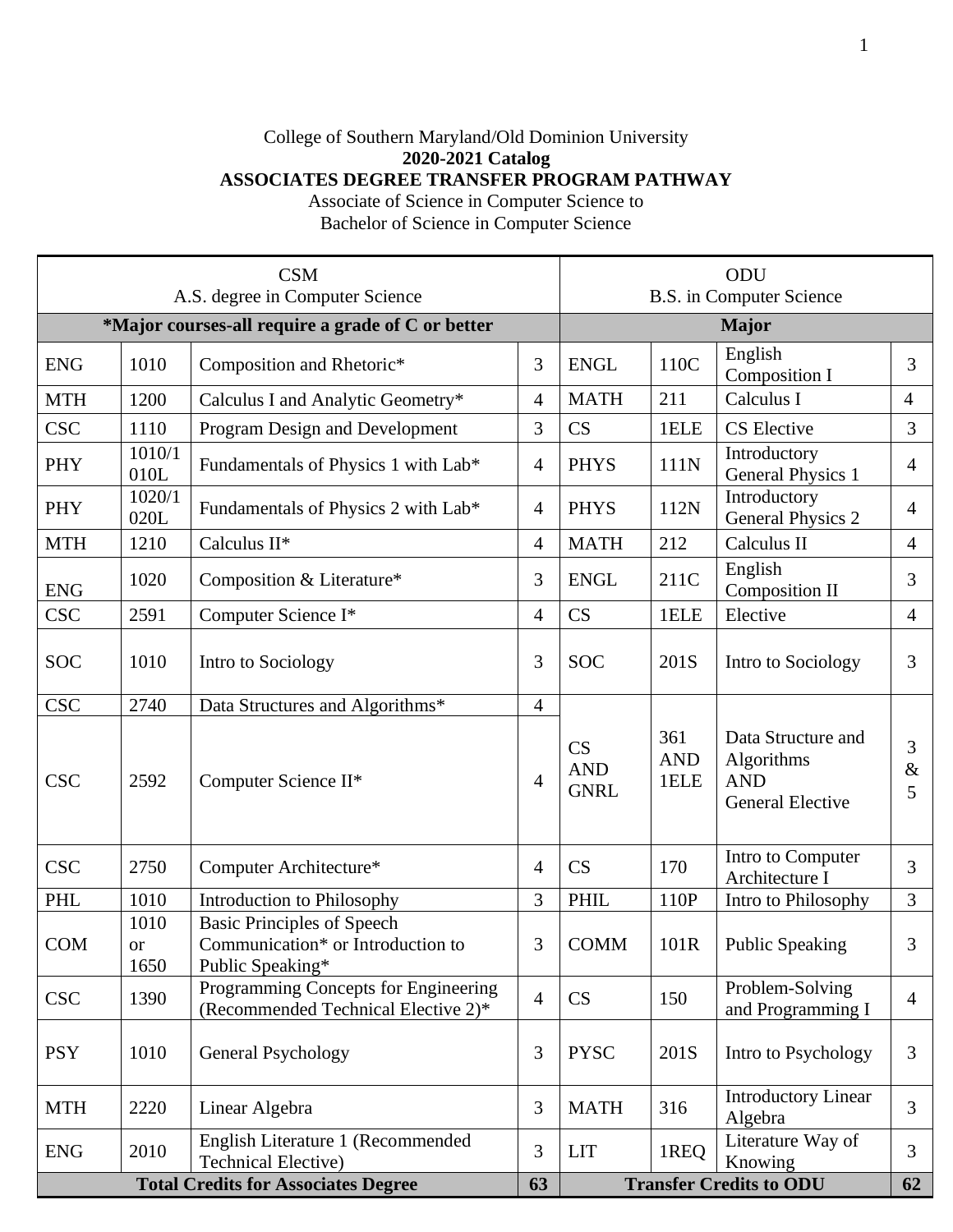| Additional courses to meet lower division departmental<br>requirements at ODU |               |                                        |                |                                    |      | <b>Additional Major Requirements</b> |   |
|-------------------------------------------------------------------------------|---------------|----------------------------------------|----------------|------------------------------------|------|--------------------------------------|---|
| <b>HST</b>                                                                    | 1031          | US History (to $1877$ or from $1877$ ) | 3              | <b>HIST</b>                        | 104H | Interpreting the                     | 3 |
|                                                                               | <sub>or</sub> |                                        |                |                                    |      | <b>American Past</b>                 |   |
|                                                                               | 1032          |                                        |                |                                    |      |                                      |   |
| <b>BIO</b>                                                                    | 1060/         | Principles of Biology I with Lab       | $\overline{4}$ | <b>BIOL</b>                        | 121N | General Biology 1                    | 4 |
|                                                                               | L             |                                        |                |                                    |      |                                      |   |
| <b>BIO</b>                                                                    | 1070/         | Principles of Biology II with Lab      | 4              | <b>BIOL</b>                        | 122N | General Biology 2                    | 4 |
|                                                                               | L             |                                        |                |                                    |      |                                      |   |
| <b>Total Additional Credits</b>                                               |               |                                        | 11             | <b>Additional Transfer Credits</b> |      | 11                                   |   |
| <b>Total Credits at CSM</b>                                                   |               |                                        | 74             | <b>Total Transfer Credits</b>      |      | 73                                   |   |

**\*A grade of C or better is required for credits to transfer to ODU (departmental requirement not automatically satisfied by the articulated transfer pathway)**

**To participate in this articulated transfer pathway, please visit Old Dominion University's website to complete the electronic Letter of Intent: <https://itsapps.odu.edu/gaat/> Students may complete the Letter of Intent after 15 credits at CSM with a 2.5 GPA.**

**Completion of this articulated transfer pathway alone does not guarantee admission to Old Dominion University. All students must meet the requirements set by the Office of Admissions and the MOU established for guaranteed admission with the College of Southern Maryland. Please review this document for more information.**